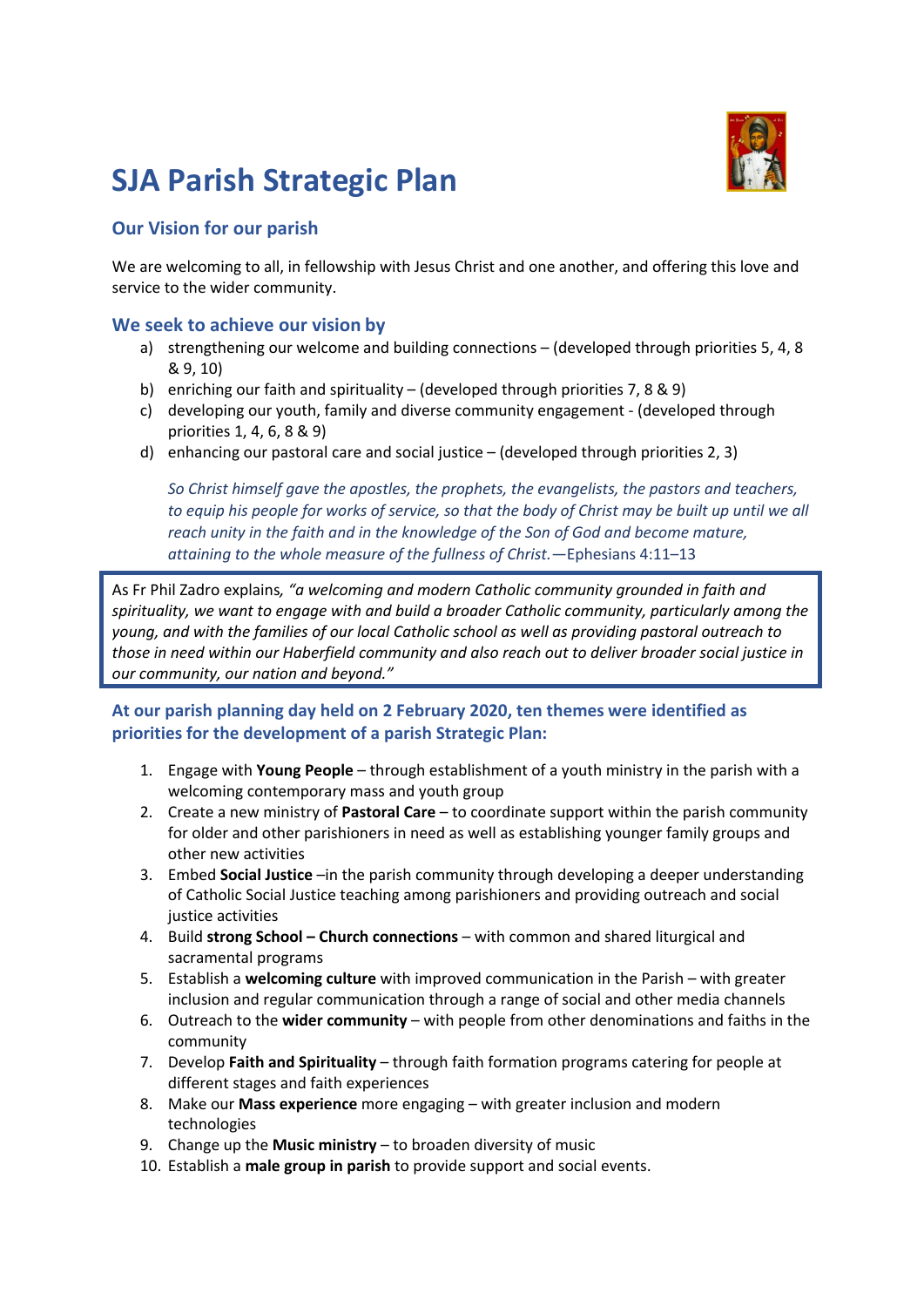#### **Pastoral Associate role created**

As a result of these priorities, a new part-time Parish role of Pastoral Associate was created and advertised with Maria Condello commencing work in the role in October. Her priorities are to assist the Parish Priest to provide leadership within the parish and support him in the pastoral care of the Parish and in the building up of our community of faith. Here at St Joan of Arc this will be in line with the Parish Vision that we are welcoming to all, in fellowship with Jesus Christ and one another, and offering this love and service to the wider community.

#### **How was the draft strategic plan developed?**

The Pastoral Council invited over thirty parishioners to meet in small planning groups to develop the key actions, timeframes across the next three years and expected outcomes that will form the detailed actions of the Parish Strategic Plan. These meetings took place over September, October and November. The planning groups reported back to the Pastoral Council who further considered the plan prior to its release now for consultation until February 2021.

#### **Updating the Parish Census**

There was consensus from many planning groups that the first task was an update of the Parish Census. This would be done through a personalised letter from Fr Phil to be mailed out to all existing parishioners asking them to confirm their details, followed by encouraging all sacramental families and new parishioners to register as well.

#### **Feedback on the strategic plan**

The plan includes actions to be undertaken in the short term (next three months), the next year or over the three year life of the plan. Please read the draft plan and provide your feedback on the proposed actions using the form on the last page. Your feedback is due by 5 February 2021.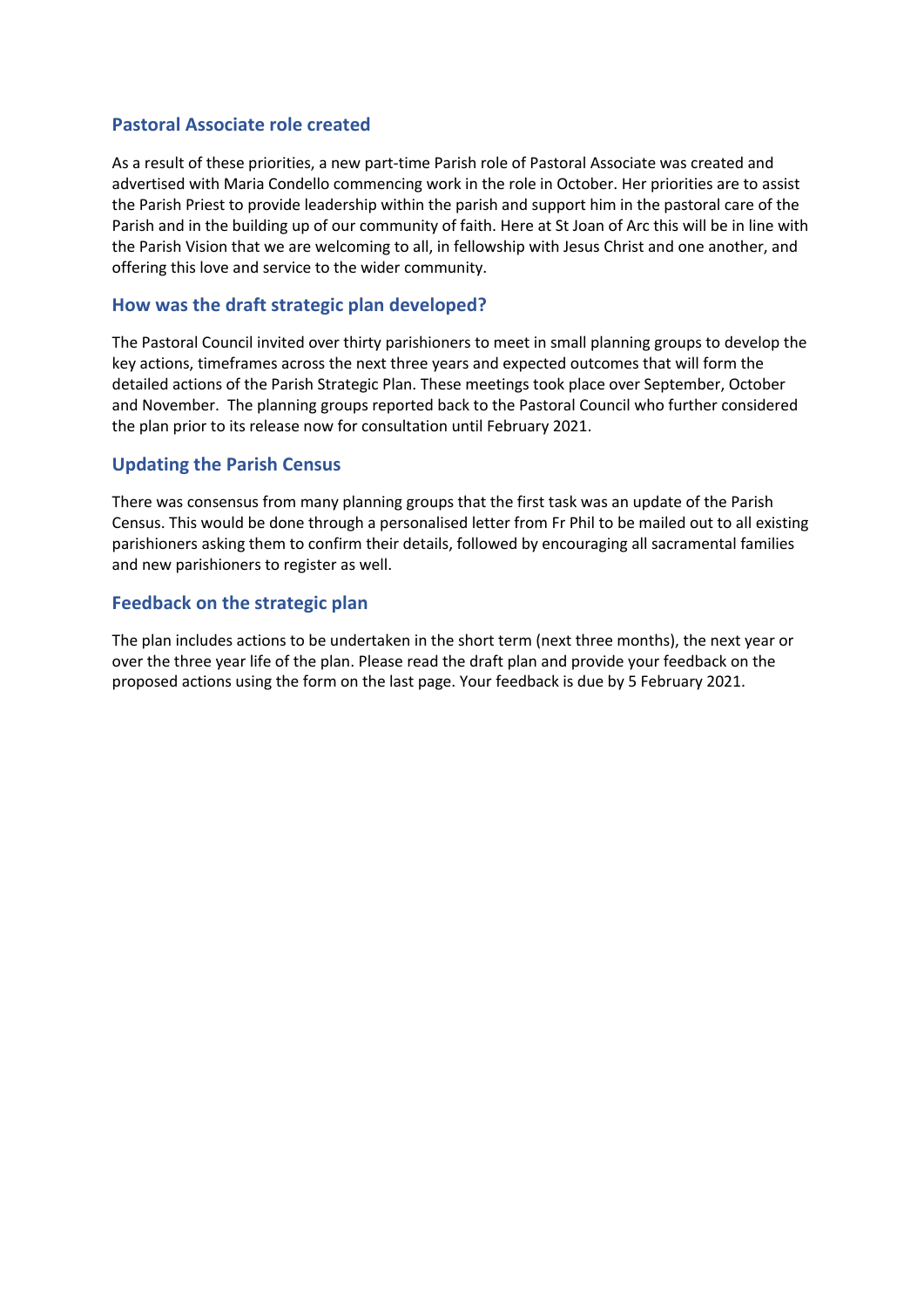## **St Joan of Arc Parish Strategic Plan Actions**

| <b>Priority Area</b>          | Short Term - Next three months                                                                                                                                                                                                                                                                                                                                                                       | Medium Term - 2021                                                                                                                                                                                                                                                                                                                                                                                                                                               | Over the next three years                                                                                                                                                                                                                                                                                                                                           |
|-------------------------------|------------------------------------------------------------------------------------------------------------------------------------------------------------------------------------------------------------------------------------------------------------------------------------------------------------------------------------------------------------------------------------------------------|------------------------------------------------------------------------------------------------------------------------------------------------------------------------------------------------------------------------------------------------------------------------------------------------------------------------------------------------------------------------------------------------------------------------------------------------------------------|---------------------------------------------------------------------------------------------------------------------------------------------------------------------------------------------------------------------------------------------------------------------------------------------------------------------------------------------------------------------|
| Engage with Young People      | Create, advertise and appoint a part-                                                                                                                                                                                                                                                                                                                                                                | Invite youth in the parish to provide                                                                                                                                                                                                                                                                                                                                                                                                                            | Led by the youth minister, entrust                                                                                                                                                                                                                                                                                                                                  |
|                               | time youth minister.                                                                                                                                                                                                                                                                                                                                                                                 | input on planning and delivery of our<br>youth ministry.                                                                                                                                                                                                                                                                                                                                                                                                         | younger parishioners with tasks in the<br>liturgy, local service via Vinnies, social<br>justice and wider parish activities.                                                                                                                                                                                                                                        |
| Create Pastoral Care ministry | Compile a list of Catholic Services<br>available (e.g.)<br>CatholicCare<br>St Vincent de Paul<br>Local parish volunteers<br>to go into the welcome pack being<br>prepared by the Welcoming Culture<br>team.                                                                                                                                                                                          | Meeting with CatholicCare on 30<br>1.<br>January 2021 to workshop ideas<br>on how to reach out to older /<br>isolated parish members.<br>Build newlywed community<br>2.<br>through invitations to a gathering<br>for 'new families' (maybe all those<br>married at SJA in a given year) -<br>annual mass and social event.<br>Build new family groups post-<br>3.<br>Baptism through invitations to<br>picnic / playgroups with<br>fellowship (bringing babies). | Parish to proactively seek to lead<br>$\bullet$<br><b>Haberfield Christian Carols</b><br>December 2021.<br>Build family groups within the<br>$\bullet$<br>parish with activities including<br>Picnic in the park; Movie nights;<br>Sausage sizzle after mass; Father<br>and children's mass; Annual<br>Tennis afternoon or golf day; Craft<br>or knitting sessions. |
| <b>Embed Social Justice</b>   | Build a greater understanding of<br>1.<br>Catholic Social Teaching through<br>homilies, bulletin and social<br>media.<br>Social Justice Group continue to<br>2.<br>identify and promote annual<br>timetable of Social Justice events<br>from Social Justice Diary with aim<br>to have one local Haberfield SJA<br>event; one broader Haberfield<br>community event; one global<br>awareness raising. | Increase support for Social Justice<br>activities and understanding for<br>campaigns through the Social Justice<br>Group running a Social Justice Forum<br>in 2021 over one day with speakers /<br>table discussions about a range of<br>topics.                                                                                                                                                                                                                 | Hold Climate Change Forum with<br>other faith groups in Haberfield so<br>that parishioners and members of<br>other neighbourhood faith groups can<br>explore this important Social Justice<br>topic together.                                                                                                                                                       |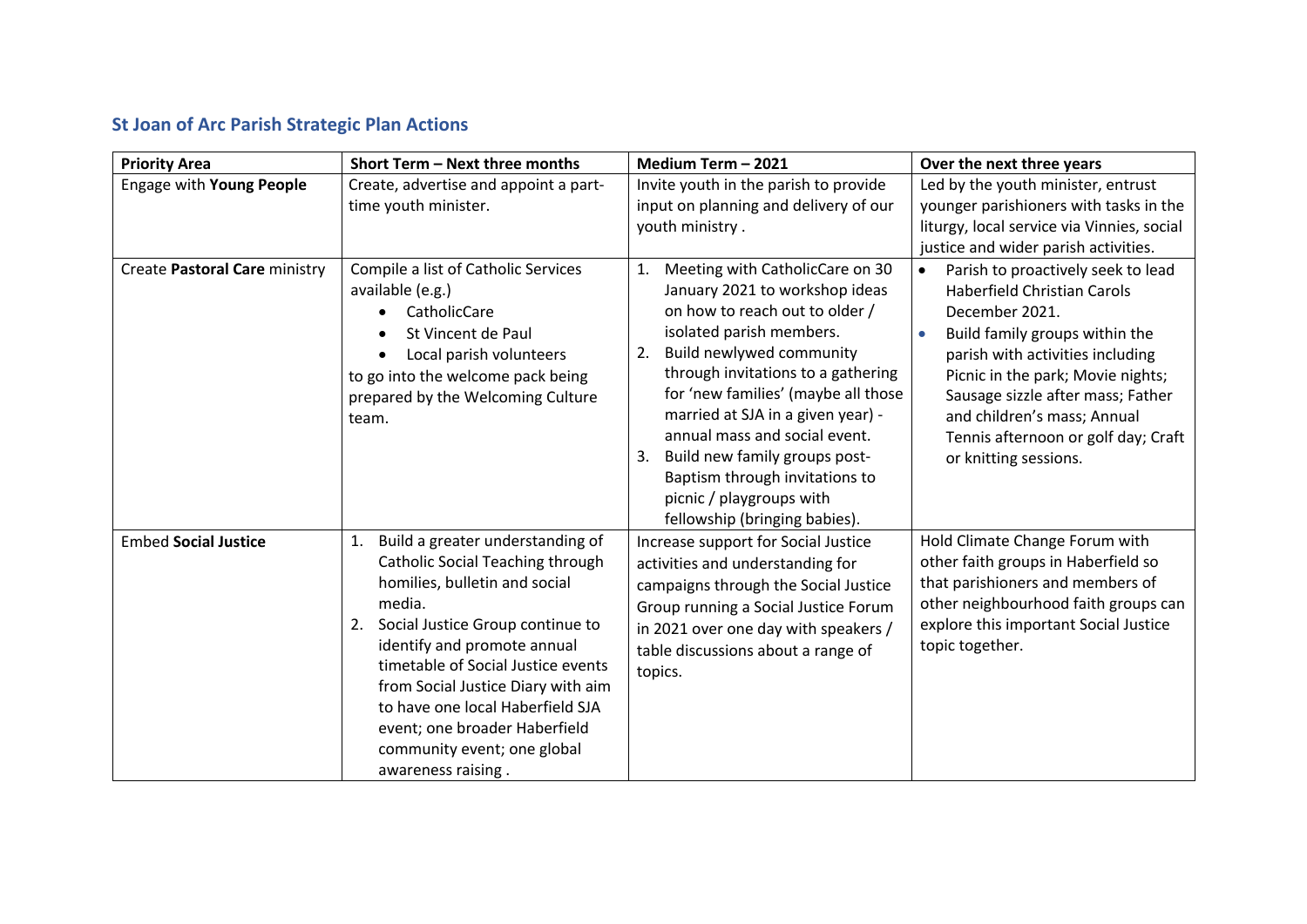| Build strong School - Church<br>connections | Advertising school/parish events in<br>relevant newsletters or via special<br>notices.                                                                                                                                                                                                                                                                                                                                                                                                                                                                                                                                                                                                                                                                                                                                                                            | 2.                   | 1. Celebrating Family Masses once a<br>term with classes that do not<br>make a Sacrament in the year.<br>Have Year Masses for students<br>from both SJA and public schools<br>with children given tasks and<br>roles during Mass, followed by a<br>morning tea afterwards.                                                                                                                                                                                                                                                                                                                                                                                                                                                                                                                                       |          | Parish Based Sacramental Program.                                                                                                                                                                                                                                                                                                                                                                                                                                                  |
|---------------------------------------------|-------------------------------------------------------------------------------------------------------------------------------------------------------------------------------------------------------------------------------------------------------------------------------------------------------------------------------------------------------------------------------------------------------------------------------------------------------------------------------------------------------------------------------------------------------------------------------------------------------------------------------------------------------------------------------------------------------------------------------------------------------------------------------------------------------------------------------------------------------------------|----------------------|------------------------------------------------------------------------------------------------------------------------------------------------------------------------------------------------------------------------------------------------------------------------------------------------------------------------------------------------------------------------------------------------------------------------------------------------------------------------------------------------------------------------------------------------------------------------------------------------------------------------------------------------------------------------------------------------------------------------------------------------------------------------------------------------------------------|----------|------------------------------------------------------------------------------------------------------------------------------------------------------------------------------------------------------------------------------------------------------------------------------------------------------------------------------------------------------------------------------------------------------------------------------------------------------------------------------------|
| Establish a welcoming culture               | Develop social media content<br>1.<br>targeting young people and<br>families advising of baptisms and<br>marriages and including content<br>about the catechist program.<br>Make the experience of attending<br>2.<br>Mass more welcoming with:<br>welcomers/greeters at the doors<br>$\bullet$<br>when people arrive for Mass;<br>asking everyone to greet & swap<br>names with those seated near<br>them at beginning of Mass;<br>giving new/returning parishioners<br>$\bullet$<br>a welcome brochure with parish<br>information including services;<br>developing a registration form for<br>new parishioners to be given to<br>them on arrival at Mass by the<br>welcomer/greeter (also online);<br>creating a section in the front<br>$\bullet$<br>pews for young families with<br>colouring material;<br>recognise welcoming role of Piety<br>Stall staff. | 1.<br>2.<br>3.<br>4. | Revamp parish website to reflect<br>an active, dynamic and vital<br>parish that engages with its<br>parishioners and the broader<br>community.<br>Build our understanding of why<br>people participate in parish life by<br>conducting a survey of<br>school/catechist families and<br>others who identify as Catholic<br>and ask them what is missing<br>from parish life.<br>Use all available forms of<br>communication to highlight what<br>is happening in the parish<br>including emailing bulletin to all<br>parishioners, developing flyers<br>and letterbox drops on an as<br>needs basis, maintaining social<br>media sites, and tap into local<br>Catholic and public schools to<br>explore how to get information<br>into school newsletters etc.<br>Explore celebrating regular<br>bilingual masses | 1.<br>2. | Rebadge Social Committee as the<br><b>Hospitality and Events Committee</b><br>or Welcome and Events<br>Committee with its remit<br>broadened to focus on welcome,<br>warmth and hospitality.<br>Improved infrastructure - change<br>front doors of church, develop<br>friendly welcoming signage<br>(including electronic sign at front<br>of church), provide undercover<br>facilities for parish events that are<br>sun, rain and wind safe with<br>improved kitchen facilities. |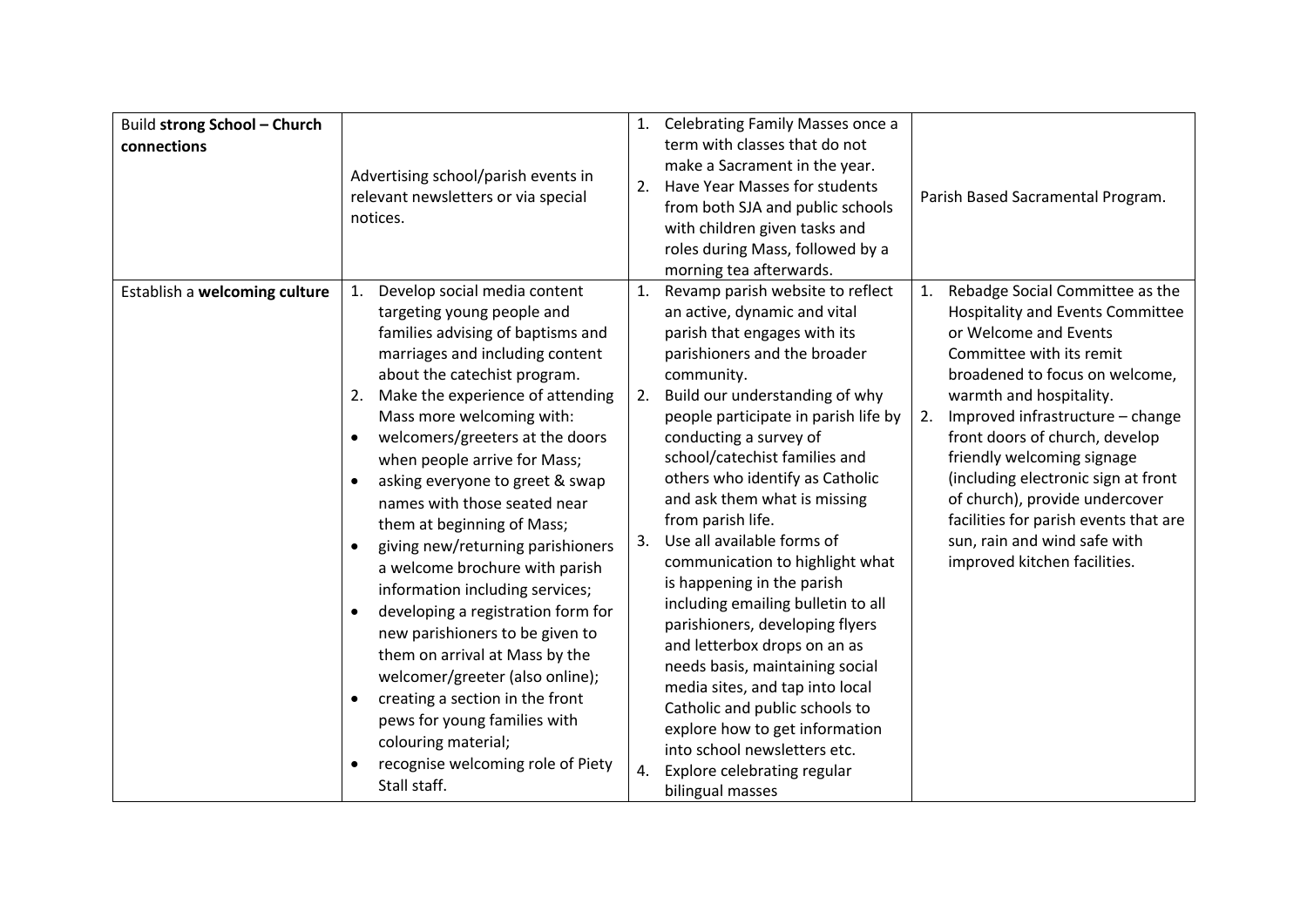| Outreach to the wider<br>community                                                                                                        | Build on Fr Phil's initial meeting with<br>ministers from other Christian Faiths in<br>Haberfield and develop an ongoing<br>relationship through regular meetings.                                                                                                                                  | Establish "Inter-Church Prayer<br>1.<br>Roster" whereby we all pray for a<br>particular Church community-<br>e.g., Week 1 - all Churches pray<br>for St David's Uniting Church,<br>Week 2 - St Oswald's, Week 3 -<br>the Baptist Church, Week 4 - St<br>Joan of Arc, Week 5 - all people<br>of faith.<br>Multi-faith Christmas carols to<br>2.<br>happen on an annual basis, with<br>the four churches to host on a<br>rotation (post-Covid).<br>Support, sustain and promote the<br>3.<br>annual World Day of Prayer. | Establish a regular (perhaps biannual)<br>series of guest speakers/discussion<br>groups to discuss common interests<br>(social justice, scripture, history etc).                                                                                                                                                                                             |
|-------------------------------------------------------------------------------------------------------------------------------------------|-----------------------------------------------------------------------------------------------------------------------------------------------------------------------------------------------------------------------------------------------------------------------------------------------------|------------------------------------------------------------------------------------------------------------------------------------------------------------------------------------------------------------------------------------------------------------------------------------------------------------------------------------------------------------------------------------------------------------------------------------------------------------------------------------------------------------------------|--------------------------------------------------------------------------------------------------------------------------------------------------------------------------------------------------------------------------------------------------------------------------------------------------------------------------------------------------------------|
| Develop Faith and Spirituality<br>through faith formation<br>programs catering for people<br>at different stages and faith<br>experiences | Support continuation of existing<br>prayer opportunities like Advent and<br>Lent Daily Prayer booklets and<br>promote Lenten discussion groups.                                                                                                                                                     | Once a month retreat to complete<br>1.<br>Way of the Heart - Pope's<br>Worldwide Prayer network to be<br>offered on a Friday evening each<br>month from February 2021.<br>Research Alpha and assess its<br>2.<br>potential for us.<br><b>Explore opportunities for Bible</b><br>3.<br>Study Programs.                                                                                                                                                                                                                  | Continue to research other programs<br>and sources which can be introduced<br>to the Parish as opportunities for<br>personal growth in faith. These may<br>include: Taize, Christian meditation,<br>Guest speakers, Eucharistic Adoration,<br>Talking Tables, Parish Renewal<br>Weekend, Robert Falzon - Mens<br>Ministry, Coffee and Catholic<br>Education. |
| Make our Mass experience<br>more engaging                                                                                                 | Through parish <i>education</i> via Fr Phil<br>taking opportunities within the liturgy<br>to explain the 'what and why' of<br>different elements; using the bulletin,<br>website and social media to explain<br>liturgical seasons & the significance of<br>various feast days; and to run explicit | Through <i>prayer</i> by continuing to<br>make links to feast days, community<br>days and the global church through<br>the prayers of the faithful, and<br>opening/ closing prayers;<br>reintroducing Christian Meditation;<br>when we can reintroduce the                                                                                                                                                                                                                                                             | Through <i>physical change</i> by:<br>consider angling the pews in a<br>$\bullet$<br>more 'V' formation to increase<br>connection and engagement;<br>highlighting the altar - explore<br>$\bullet$<br>ways to emphasise the vertical<br>axis (sculpture/light);                                                                                              |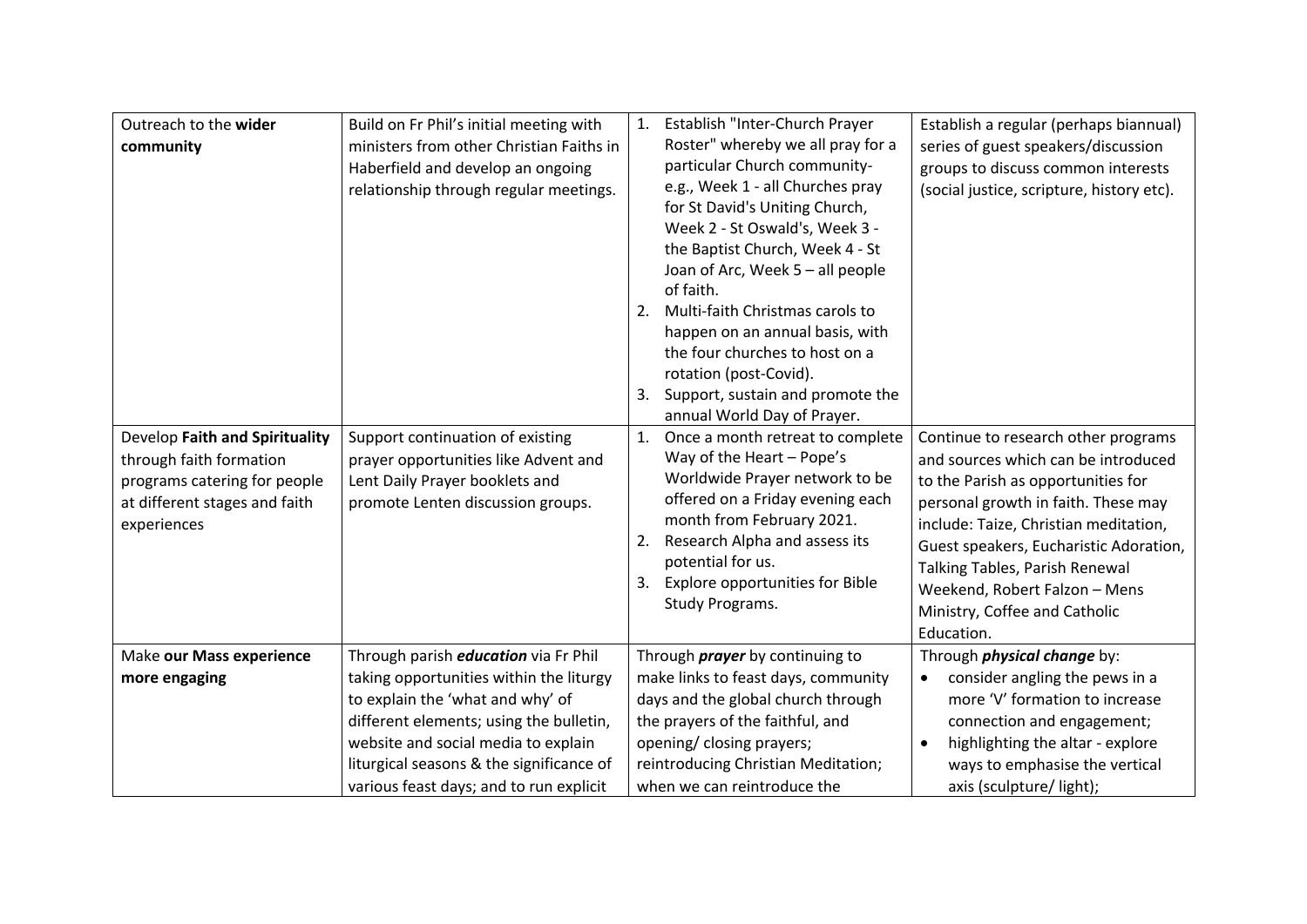|                                     | workshops for those involved in<br>ministries (and other interested<br>parties) eg. scripture, music, interfaith<br>dialogue. | <b>Offertory Procession, inviting</b><br>individuals/ families to sign up in<br>advance to encourage participation<br>and creating a parish liturgical<br>calendar to support more forward<br>planning.                                              | repositioning the ambo - table of<br>$\bullet$<br>the word closer to the people;<br>occasionally read the Gospel from<br>$\bullet$<br>the middle of the congregation;<br>replacing fluro tubes with LED<br>$\bullet$<br>lights under the pelmets to allow<br>for variations in lighting;<br>removing/replacing carpet;<br>systematically re-varnishing the<br>pews. |
|-------------------------------------|-------------------------------------------------------------------------------------------------------------------------------|------------------------------------------------------------------------------------------------------------------------------------------------------------------------------------------------------------------------------------------------------|---------------------------------------------------------------------------------------------------------------------------------------------------------------------------------------------------------------------------------------------------------------------------------------------------------------------------------------------------------------------|
| Change up the Music ministry        | Invite parishioners to get involved in<br>music as well as other ministries.                                                  | Liaise with Youth Engagement<br>1.<br>group to seek school involvement<br>on a rotational basis.<br>Restart Congregational Singing.<br>2.                                                                                                            | Investigate the possibility of an organ<br>scholarship - 2 year commitment.                                                                                                                                                                                                                                                                                         |
| Establish a male group in<br>parish | Provide personal invitations to male<br>members of the parish to attend a<br>Mass and social event.                           | Engage with the men of the parish<br>1.<br>to determine the level of interest<br>and participation in a male group<br>and possible activities.<br>Commence a regular fellowship<br>gathering quarterly, where we<br>have a guest speaker or a theme. |                                                                                                                                                                                                                                                                                                                                                                     |